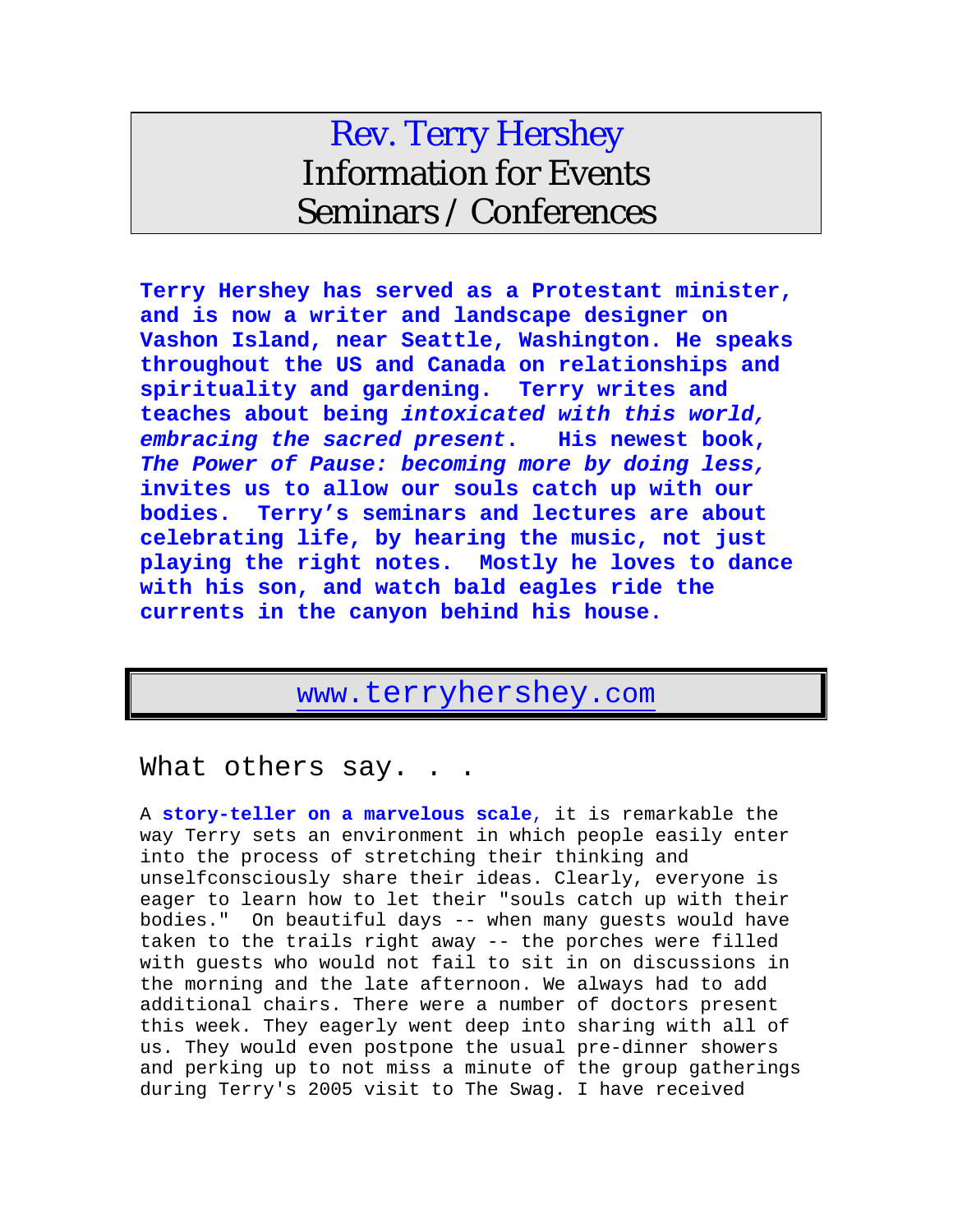numerous thank you e-mails and notes of appreciation for the opportunity The Swag offered to spend time with Terry. **Deener Matthews. Owner/Innkeeper, The Swag Country Inn, Waynesville, NC (www.theswag.com)**

Terry, In a short amount of time, you did what Jesus did so well – told a few stories, reminded us of the Father, and left our hearts changed forever. You left us with **hearts filled with laughter and lumps in our throats from your tender stories**. You inspired us to stop and treasure the moment and not allow "if onlys" to deter our gratitude. We are deeply grateful to you for the time and effort you took to come to Sts. Simon & Jude Church to share your beautiful insights into the music of life. May the joy you give to others return to you one-hundredfold. Gratefully on behalf of all, **Patsi Wagner Pastoral Associate, Sts Simon & Jude Parish, Huntington Beach, CA** 

"Our parish of nearly 5,000 families is full of overachievers ... many of them just plain burnt out. Terry brought his message of **slowing down and letting our souls catch up** with our bodies ... and did it ever hit home! His sessions, both morning and evening drew large crowds, wanting to find out about how to slow down their overactive lives ... and have a laugh in the process. Terry Hershey attracted crowds both young, old and in between. All had their eyes opened. They heard that it was OK to take ourselves less seriously, to slow down and to dance!" **Deacon Charles Boyer, Our Lady Queen of Angels, Newport Beach, CA** 

I would like to take a moment to once again express my appreciation for all your time and preparation in making our Couple Night Out event such a **fun and uplifting evening**. Those who attended had a wonderful evening and thoroughly appreciated your humor and heartfelt reflections on making a relationship last. We enjoyed having you share your gift with our community and hope to have you back<br>again sometime in the future! Becky Loewe, Community again sometime in the future! **Health Ed and Resource Center, Bryan LGH Medical Center, Lincoln, NE** 

You have a wonderful effect on the St. John's community. Spirits have been visibly raised, and people are **seriously reexamining their lives.** Thank you for your ministry. **Dr. Hal Wiley, St. Johns, Tampa, FL**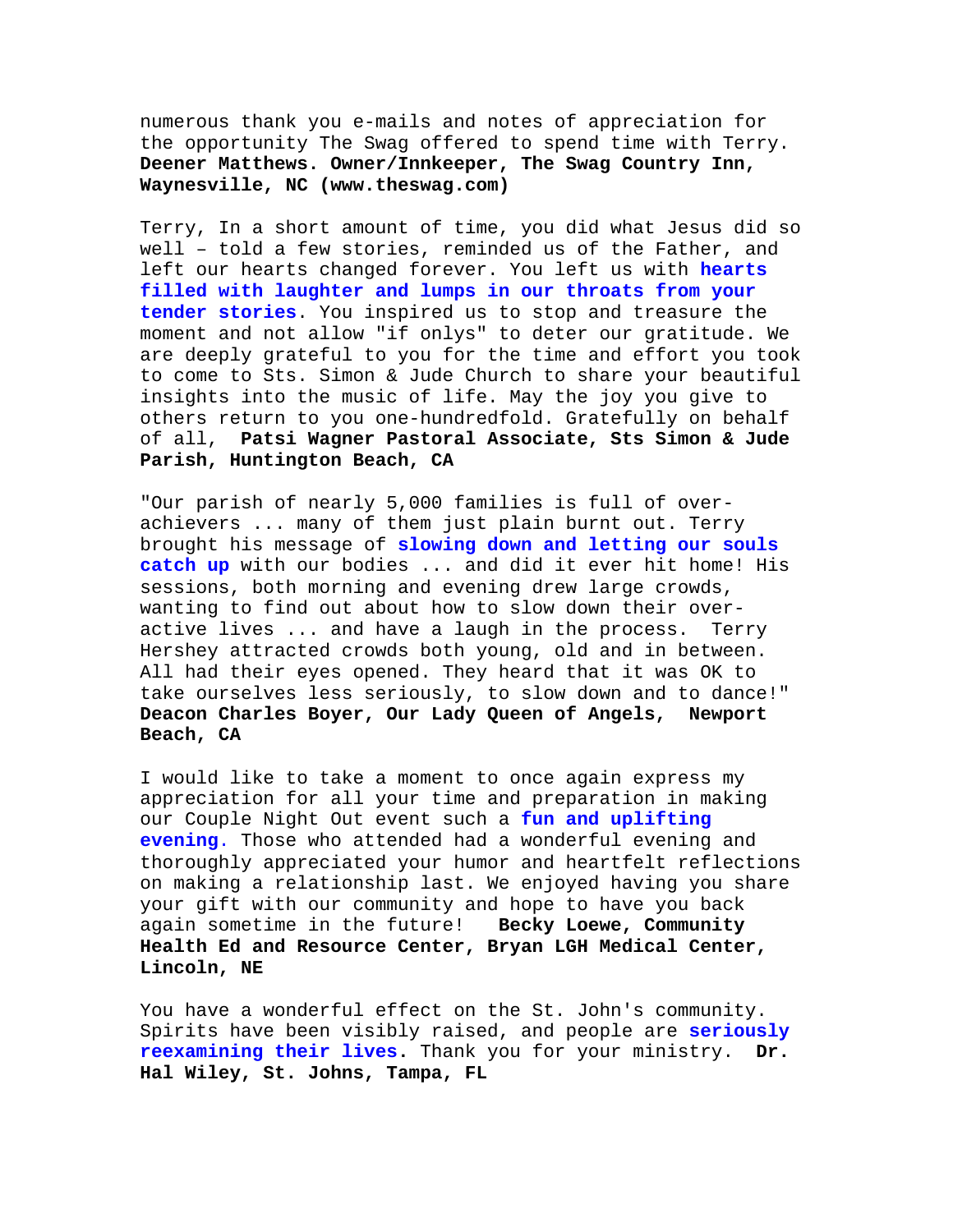Terry Hershey has a gift for people and storytelling. Our garden club has hosted hundreds of speakers over the years and I would put Terry Hershey on the top of the list. His presentation to our group was **truly a joyous occasion**. **ViAnn Meyer, President, TIEG--The Inland Empire Gardeners, Spokane, WA** 

Terry's material has been shared with. . . --Churches and Para-Church Ministries --Denominational and Religious Order Conferences --Universities and Colleges --Teacher's Associations --Business Associations --Government Agencies --Hospital and Care Facilities --Garden Clubs --Camps and Retreat Facilities

For a list of Terry's Clients - <http://www.terryhershey.com/client-list.htm>

#### Topics Available

For a list of Terry's Topics - <http://www.terryhershey.com/seminar-topics.htm>

Sabbath Moment

Weekly, Terry sends an email newsletter, an invitation to slow down and let our souls catch up with our bodies. Many organizations and churches use this newsletter for their own congregational newsletter.

<http://www.terryhershey.com/sabbath-moment.htm>

Blog

Follow Terry at<http://blog.terryhershey.com/>

FaceBook Fan Page